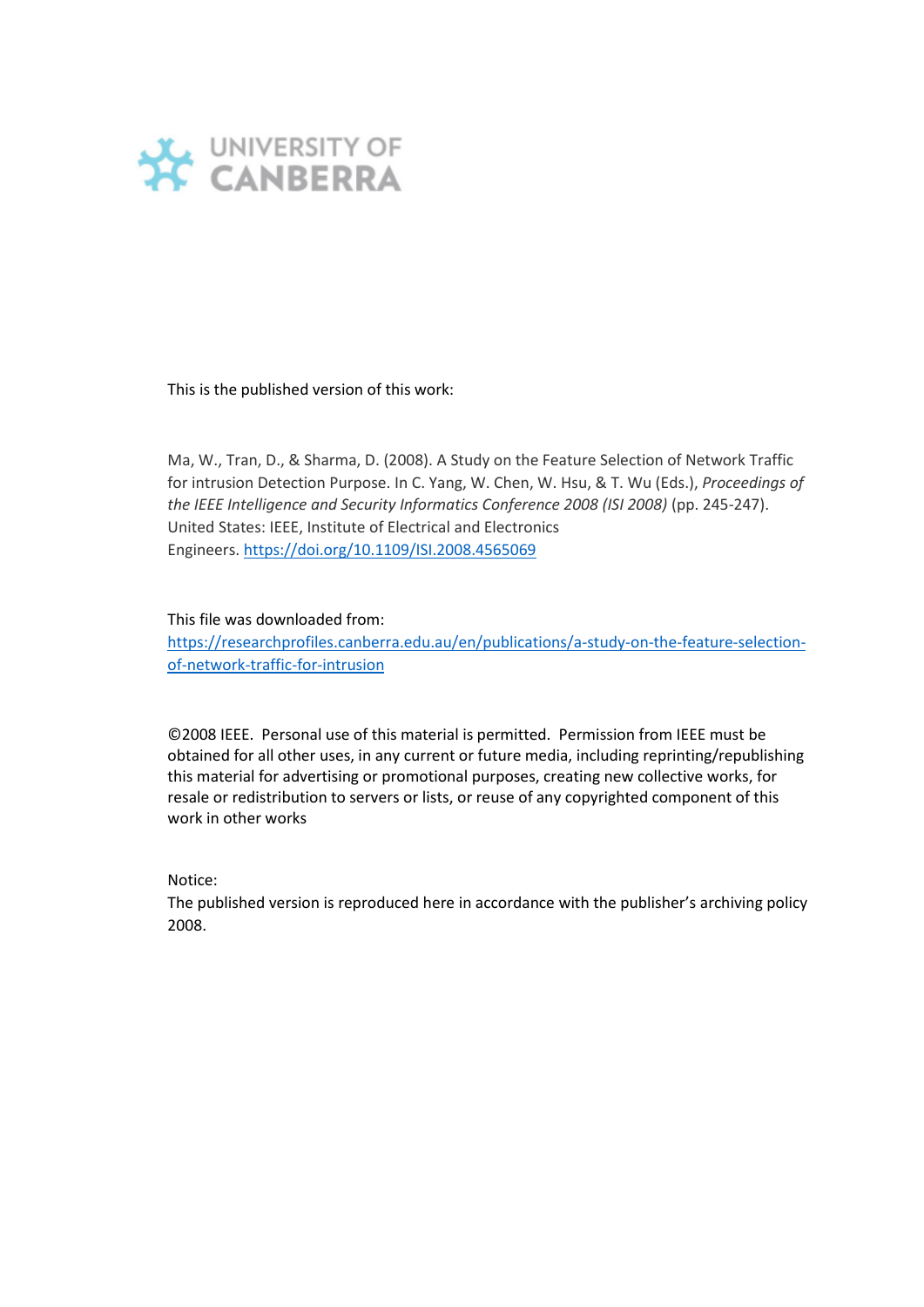# A Study on the Feature Selection of Network Traffic for Intrusion Detection Purpose on the Feature Selection of A Case of the Peace of Coronal of Activities

Wanli Ma, Member, IEEE, Dat Tran, Senior Member, IEEE, and Dharmendra Sharma, Senior Member, *IEEE* **advocate vigorous or intentional actions to bring about social or**   $\mathcal{L}$ 

*Abstract*—The 3 most important issues for anomaly detection based intrusion detection systems by using data mining methods are: feature selection, data value normalization, and the choice of data mining algorithms. In this paper, we study primarily the feature selection of network traffic and its impact on the detection rates. We use KDD CUP 1999 dataset as the sample for the study. We group the features of the dataset into 4 groups: Group I contains the basic network traffic features; Group II is actually not network traffic related, but the features collected from hosts; Group III and IV are temporally aggregated features. In this paper, we demonstrate the different detection rates of choosing the different combinations of these groups. We also demonstrate the effectiveness and the ineffectiveness in finding anomalies by looking at the network data alone. In addition, we also briefly investigate the effectiveness of data normalization. To validate our findings, we conducted the same experiments with 3 different clustering algorithms - K-means clustering, fuzzy C means clustering (FCM), and fuzzy entropy clustering (FE). **interactions and the social structure of the social structure communities.** 

*Index Terms***—Intrusion detection, Clustering methods, Feature extraction** *Index Terms* **<b>***Index Terms in the Tibet, Seature extraction* 

#### I. INTRODUCTION

N GENERAL, there are two types of intrusion detection IN GENERAL, there are two types of intrusion detection<br>systems (IDS): signature based IDS and anomaly detection based IDS. Signature based IDS are reactive. Intrusion patterns based IDS. rapid of the Internet makes it and the Internet makes it purchase it and the Internet makes it and it also the Internet makes it and the Internet makes it and the System always legs behind the new attacks. On the other hand, anomaly detection based IDS promises proactive detections through continuously machine learning, with little human intervening. The learning machine process could be unsupervised just from network data or supervised from labeled data. **EXECUTE:** IN GENERAL, there are two types or influsion detection<br>based IDS. Signature based IDS are reactive. Intrusion patterns based IDS.

Many different types of technology have been proposed as the detection engines. Due to the highly irregular distribution of  $\frac{1}{\sqrt{2\pi}}$ the network data, which has "power-law distribution" and is "one-sided and heavy tailed" [1], using clustering method is strongly advocated by a number of research groups. The 3 most important issues for anomaly detection by using clustering important issues for anomaly detection by using clustering methods, and indeed any machine learning algorithm, are: methods, and method any method canning eigenfant, are:<br>feature selection, data value normalization, and the choice of  $\ldots$  and  $\ldots$  and  $\ldots$  the identificative method to identify  $\ldots$ 

algorithms. and analyzed. We aim to shed light on the following research

In this paper, we study the impact of the feature selection of network traffic data on anomaly network traffic detection rates.<br>We will consider the contract of the contract of the contract of the contract of the contract of the contract of the contract of the contract of the contract We use KDD CUP 1999 dataset as the sample. We classify the We use KDD COT 1999 dataset as the sample. We classify the fields of the dataset vectors into 4 groups. Group I fields are the basic network traffic attributes; Group II fields are actually not network traffic related, and they are from host based monitoring sensors; Group III and IV fields are time based attributes. We study the different combinations of these groups. To validate our findings, which are not just accidental under a set of one-off experiments, we choose 3 different clustering algorithms – K means clustering, fuzzy C-means clustering  $\widetilde{\text{FCM}}$ ), and fuzzy entropy clustering (FE) – to conduct the same experiments. We are aware of the criticisms on claiming detection rates solely based on a single dataset [2]. Without losing the generality, we do not try to fine-tune the clustering algorithms to achieve the premium detection rates for this particular dataset. Our primary focus in this paper is the comparison of different detection rates achieved by selecting different features and the consistence of the comparison results under different algorithms.  $\frac{1}{2}$  is calculated to  $\frac{1}{2}$  and  $\frac{1}{2}$  and  $\frac{1}{2}$  and  $\frac{1}{2}$  and  $\frac{1}{2}$  and  $\frac{1}{2}$  and  $\frac{1}{2}$  and  $\frac{1}{2}$  and  $\frac{1}{2}$  and  $\frac{1}{2}$  and  $\frac{1}{2}$  and  $\frac{1}{2}$  and  $\frac{1}{2}$  and  $\frac{1}{2}$  an

The rest of the paper is as follows: in Section II, we briefly discuss the related work. Section III provides the background information. In Section IV, we study the impact of the different combinations of the features with the discussions of our observations. We conclude the paper with future work in Section V.

## II. RELATED WORK

All the proposals listed in this section use either KDD CUP 1999 dataset  $[4]$  or DARPA 1999 dataset  $[7]$ . By no mean do we inclusively take the account of all possible proposals.

In  $[3]$ , Portnoy proposed to use a simple variant of  $single-linkage$  clustering method to learn network traffic patterns on unlabelled noisy data. The author made 2 assumptions: the number of normal activities is far larger than that of abnormal activities, and the sample data reflects the distribution of day to day network operation. It is not clear from the paper which fields (attributes) are used. The approach achieves 40%-55% detection rate with 1.3%-2.3% false positive rate.

NATE [5, 6] was proposed by Taylor and Alves-Foss. The approach is similar to Portnoy's, but the authors suggested that

Manuscript received January 30, 2000.

Wanli Ma, Dat Tran, and Dharmendra Sharma are with Faculty of Information Sciences and Engineering, University of Canberra, Australia momation sciences and Engineering, University of Canocria, Australia<br>(phone:  $+61.2.62012838$ ; fax:  $+61.2.62015231$ ; e-mail: Wanli.Ma@ canberra.edu.au).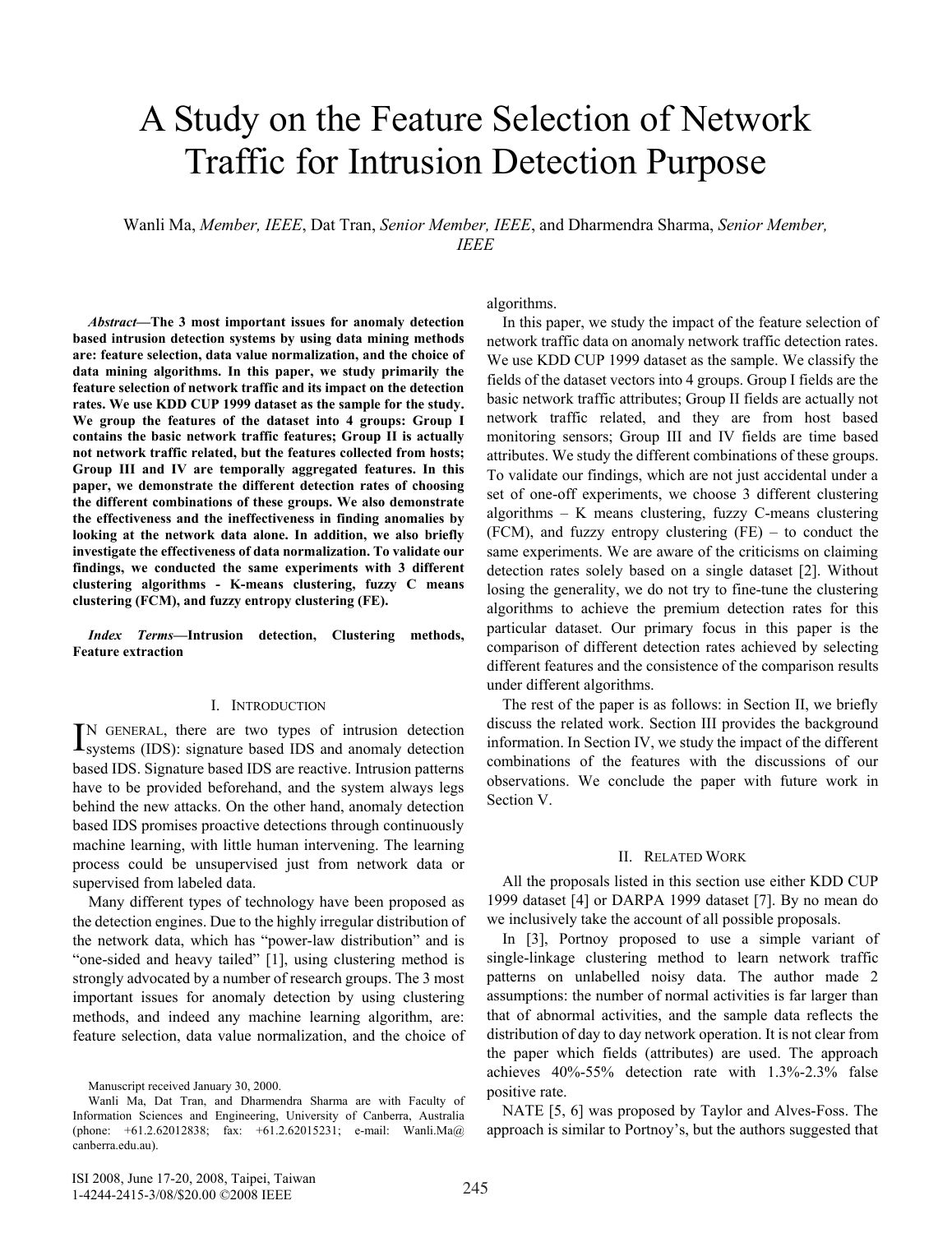it might not be the case that the number of normal network activities are always far larger than that of abnormal activities. From the papers, it is unclear how and also if data normalization is carried out.

Chan et al [1] also used DARPA dataset for their clustering based IDS – CLAD (Clustering for Anomaly Detection). The clustering algorithm used is k-NN, and the training process is unsupervised. The authors first converted the symbolic values into digital values, and then normalized these values based on logarithm.

Li and Ye [8] proposed to use CCAS clustering algorithm, supervised clustering and classification. Instead of using the network traffic records, they used BSM audit records. Interestingly, they only used one attribute (event type).

Caruso and Malerba [9] tested Weka data mining tools (K-means and EM) on their firewall logs. The selected features are time stamps, protocol, destination IP, Source IP, Service port, number of packets, duration, and the country of source IP address. From the paper, it is unclear how symbolic values (e.g., protocols) are handled, and also how and if data normalization is carried out.

Wang and Megalooikonomou [10] proposed to use the Fuzzy-Connectedness Clustering (FCC) algorithm. They achieved 94% detection rate and a false alarm rate below 4% on the KDD CUP dataset. However, in the paper, they did not mention how many features were used, how symbolic values were processed, nor if there is any normalization.

#### III. GROUPING KDD CUP 1999 DATASET

KDD CUP 1999 dataset was based on MIT Lincoln Lab intrusion detection dataset, also known as DARPA dataset. The raw network traffic records have already been converted into vector format. Each vector has 41 fields (features), Table I. We refer the readers to [4] and [11] for the meanings of the fields. In this paper, we ignore the fields with symbolic values, i.e., field 1, 2, 3, and 6. The rest of the fields are grouped into 4 groups:

- **Group I**: fields 0, 4, 5, and 7, these fields are the basic characteristics of a connection. They are the durations, the octets transferred, and wrong fragmentation flags of the connection.
- Group II: fields 10-19, these fields are actually not traffic features. The values cannot be obtained by looking at the traffic records alone. The help from host based logs is needed.
- **Group III**: fields 22-30, these fields are time based traffic features. They are the statistics of traffic features in the previous 2 seconds time window. The calculation is based on the source IP address.
- **Group IV**: fields 31-40: the same as Group III, except for that the calculation is destination IP address oriented.

### IV. EXPERIMENTAL RESULTS AND OBSERVATIONS

The proposed method for the network intrusion detection

was evaluated using the KDD CUP dataset for training and the "corrected" dataset for testing. Training sets for the 23 attacks were extracted from KDD CUP dataset and the maximum number of feature vectors for each of the training sets was set to 1000. All 311029 feature vectors in the testing set were used.

Because the feature values have different ranges, the following normalization of features is therefore used:

$$
x'_{ij} = \frac{x_{ij} - \mu_j}{s_j} \tag{7}
$$

where  $x_{ti}$  is the *j*-th feature of the *t*-th vector,  $\mu_i$  the mean value of all  $T$  vectors for feature  $j$ , and  $s_j$  the absolute standard deviation, that is

$$
s_j = \frac{1}{T} \sum_{t=1}^{T} |x_{tj} - \mu_j|
$$
 (8)

For each of the clustering algorithms, we trained 23 models for the 23 attacks using the training sets extracted from the KDD CUP dataset. We have conducted the experiments with 15 different combinations of Group I, II, III, and IV. Each individual experiment is conducted with the raw data and the normalized data.

There are a few interesting observations, take for example the run of all features (i.e., Group I, II, III, and IV) with K-means clustering algorithm. The recognition rates for the labels A (back),  $G$  (land),  $K$  (nmap),  $O$  (pod), and  $R$  (Satan) are pretty high. Labels A, G, and O are all denial of services attacks, and Labels K and R are port scanning activities. These types of activities have distinct network features.

| LABEL. DATA VALUES ARE NORMALIZED. |                 |                |            |      |  |  |
|------------------------------------|-----------------|----------------|------------|------|--|--|
|                                    | group           | <b>K-means</b> | <b>FCM</b> | FE   |  |  |
| 1                                  | I               | 40.7           | 38.4       | 35.5 |  |  |
| $\overline{2}$                     | ІІ ІІІ          | 62.1           | 62.2       | 68.1 |  |  |
| 3                                  | І ІІ ІІІ        | 68.3           | 61.3       | 63.2 |  |  |
| 4                                  | ΙП              | 69.4           | 70.2       | 68.8 |  |  |
| 5                                  | П               | 70             | 70         | 70   |  |  |
| 6                                  | I II III IV     | 82.1           | 80         | 80.4 |  |  |
| 7                                  | ΙШ              | 83             | 86         | 83.6 |  |  |
| 8                                  | <b>I III IV</b> | 85.4           | 83.6       | 85.2 |  |  |
| 9                                  | III IV          | 87.1           | 79.5       | 72.7 |  |  |
| 10                                 | IV              | 88.3           | 91.1       | 87.7 |  |  |
| 11                                 | I IV            | 88.8           | 88.7       | 87.6 |  |  |
| 12                                 | II IV           | 88.8           | 61.7       | 89.2 |  |  |
| 13                                 | <b>I</b> II IV  | 89             | 88         | 89.1 |  |  |
| 14                                 | Ш               | 89.1           | 80.9       | 78.5 |  |  |
| 15                                 | II III IV       | 90.4           | 81.3       | 80.3 |  |  |

TABLE I, THE RECOGNITION RATES (%) FOR VECTORS WITH THE "NORMAL"

On the other hand, the recognition rates for the labels B (buffer\_overflow), C (ftp\_write), D (guess\_passwd), F (ipsweep), H (loadmodule), I (multihop), J (neptune), M (perl), N (phf), S (smurf), and W (warezmaster) are very low. Among them, labels B, C, D, H, M, N, and W actually cannot be detected by checking network traffic data alone. They belong to host based intrusion detection. Monitoring data at host level is needed. Due to the lack of extensive host level data, the low recognition rates are understandable. Label I represents complicated multiday activities, and more work is needed to improve the low recognition rate. Label F describes a type of port scanning activities. It is largely misclassified as label C. We don't know the reasons yet. Both label J and label S belong